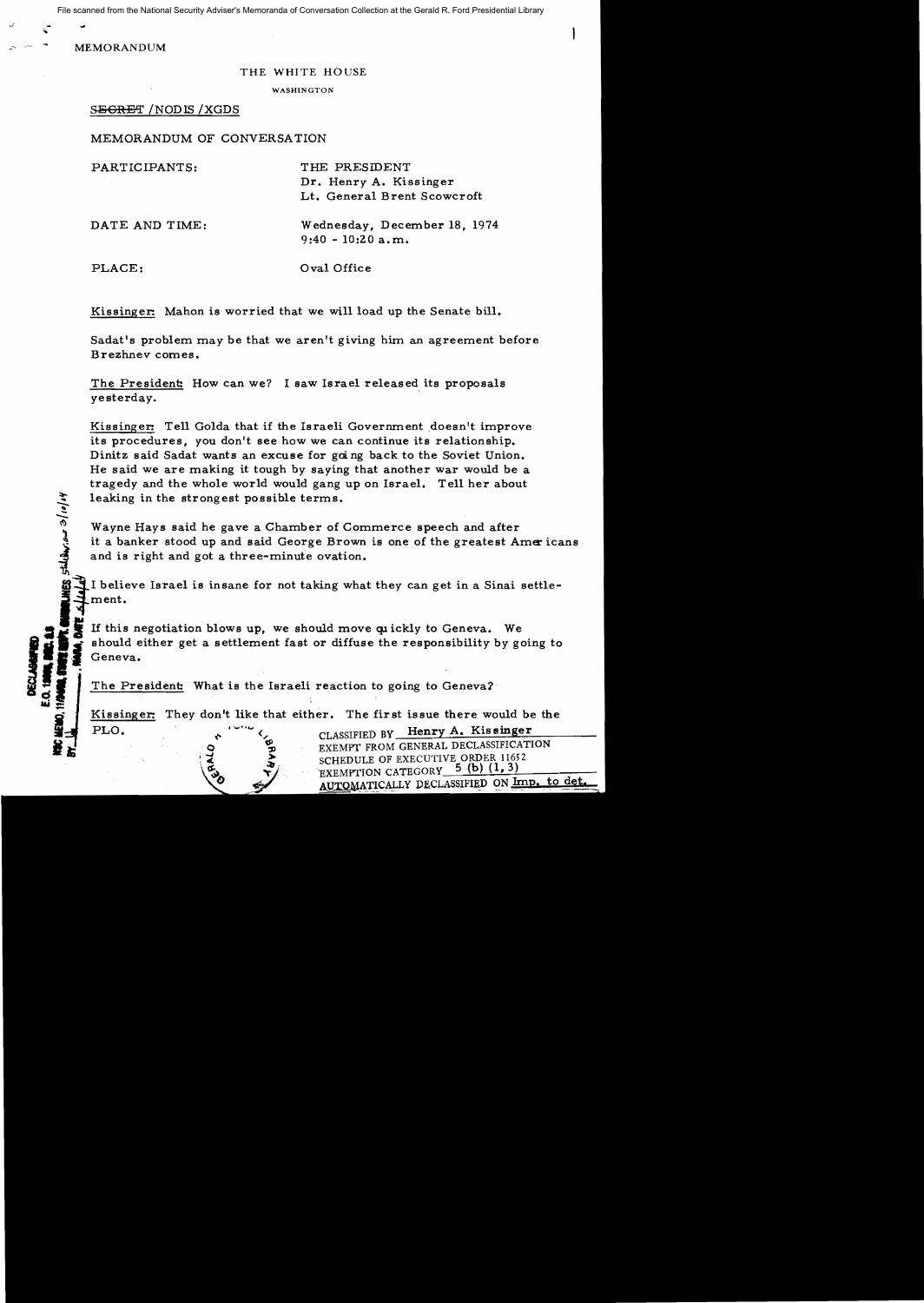### ~E"!' *INODIS/XGDS* 2

George Ball hurts us by saying we whould work it out with the Soviet Union. That means the '67 borders. If we are willing to do that, we don't need to do it with the Soviet Union.

Sadat is pissed off because we let him go naked into Rabat and now into a Brezhnev meeting.

Keep Golda to 45 minutes .- 30 minutes with us and 15 alone. She will be very emotional.

The Israelis told Rockefeller the three indispensables in the Cabinet are me, Schlesinger and Simon.

The Turks are sending an emissary to Cyprus and they'll talks start tomorrow.

The President: How about Markarios?

Kissinger: The Greeks are clever. He is less trouble. there than elsewhere, and they can either make him support an agreement or stick him with the blame.

Clerides is now coming down from ten cantons to a few near the Rurkish zone.

The Hill staffers are saying our Turkish deal was a great victory.

Mansfield is doing well in China, but Teng Hsia-pling made a pitch for Diego Garcia.

The President: How is Bush?

Kissinger: Bush is doing well now. He is exuberant but not self-serving like Richardson. He can be very useful in your second term.

Rockefeller is pushing Govenor Ray Shaffer.

--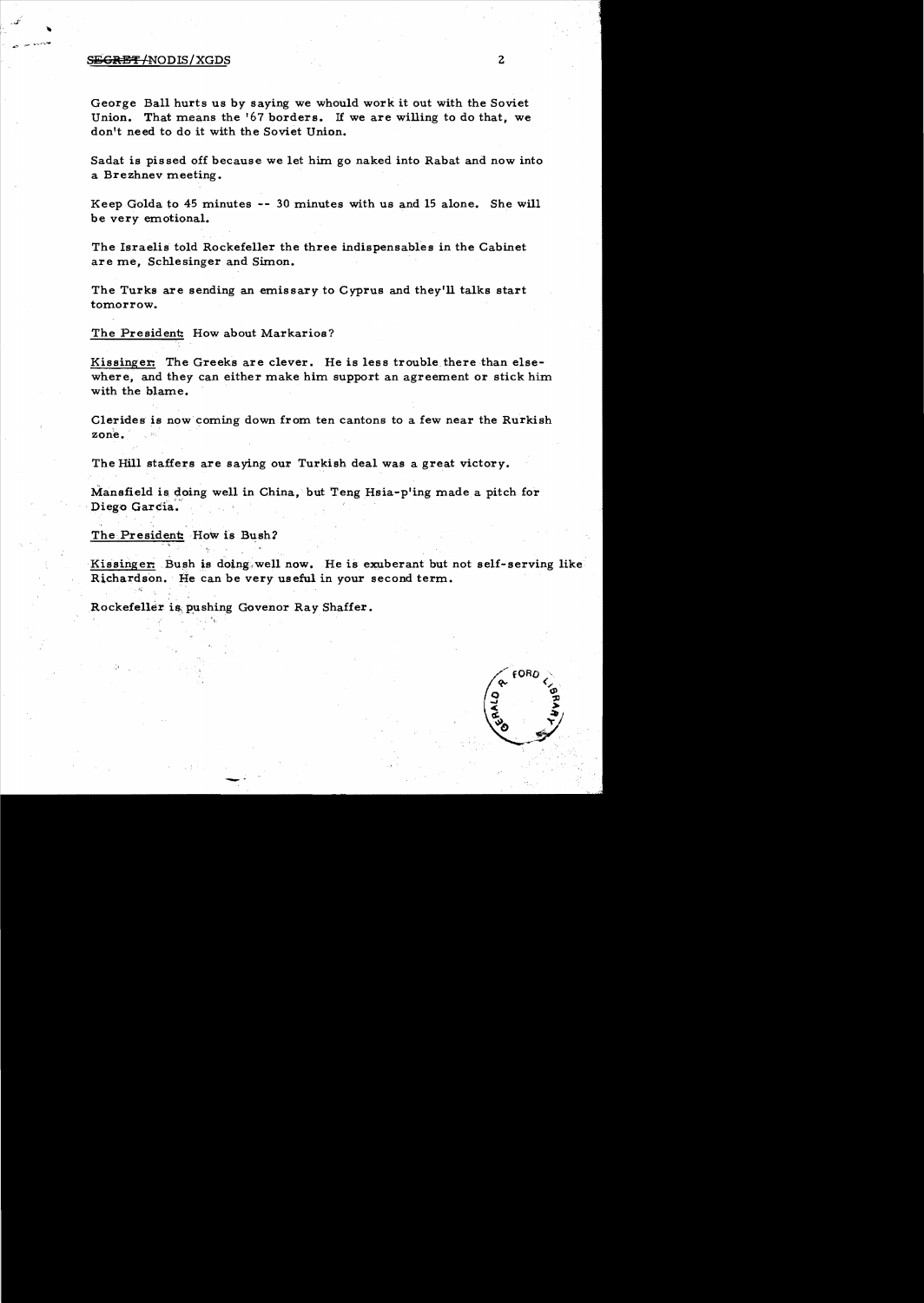THE WHITE HOUSE

WASHINGTON

# **SEGRET/NODIS/XGDS**

MEMORANDUM OF CONVERSATION

PARTICIPANTS: PRESIDENT FORD Dr. Henry A. Kissinger, Sec. of State and Assistant to the President. Lt. General Brent Scowcroft, Deputy Assistant to the President. DATE AND TIME: Wednesday, December 18, 1974

<u>ः</u> أراد/أث

 $\alpha$ 

PLACE: Oval Office

The President: Tell Mahon and Passman that I want the CRA on basis of the authorization. I would be happy to call Passman.

Kissinger: I promised *Hays* 15 minutes with you.

 $\mathcal{L}$ , 't

The President: Okay.

Kissinger: I think we are facing a major crisis with Sadat. Nixon promised to sell his arms. He doesn't have anything we promised. We have two problems with him: The Israeli negotiation and his general perception of us. I think you should send him a letter saying we would like to open our hearts with them. He could send Fahmy or his personal aide, Marwan, or as a last resort I could go.

If we could hold it to January until he goes to France, I could maybe meet quietly. We must get to him with someone he trusts.

The President: Can't we get something between Israel and Egypt within the next few weeks? Can't we act quickly on the Middle East package?

Kissinger. Yes. He said publicly yesterday that he would give us only a bit more time on step-by-step before turning to geneva.

The President: You got the consensus in the leadership meeting. It is not at all solid.<br>  $\angle$  6080.

 $\begin{pmatrix}\n\infty & \circ & \circ \\
\circ & \circ & \circ \\
\circ & \circ & \circ \\
\circ & \circ & \circ \\
\circ & \circ & \circ \\
\circ & \circ & \circ \\
\circ & \circ & \circ\n\end{pmatrix}$ EXEMPT FROM GENERAL DECLASSIFICATION<br>
SCHEDULE OF EXECUTIVE ORDER 11652<br>
EXEMPT FROM GENERAL DECLASSIFICATION SCHEDULE OF EXECUTIVE ORDER 11652 EXEMPTION CATEGORY  $5$  (b) (1, 3) AUTOMATICALLY DECLASSIFIED ON Imp. to det.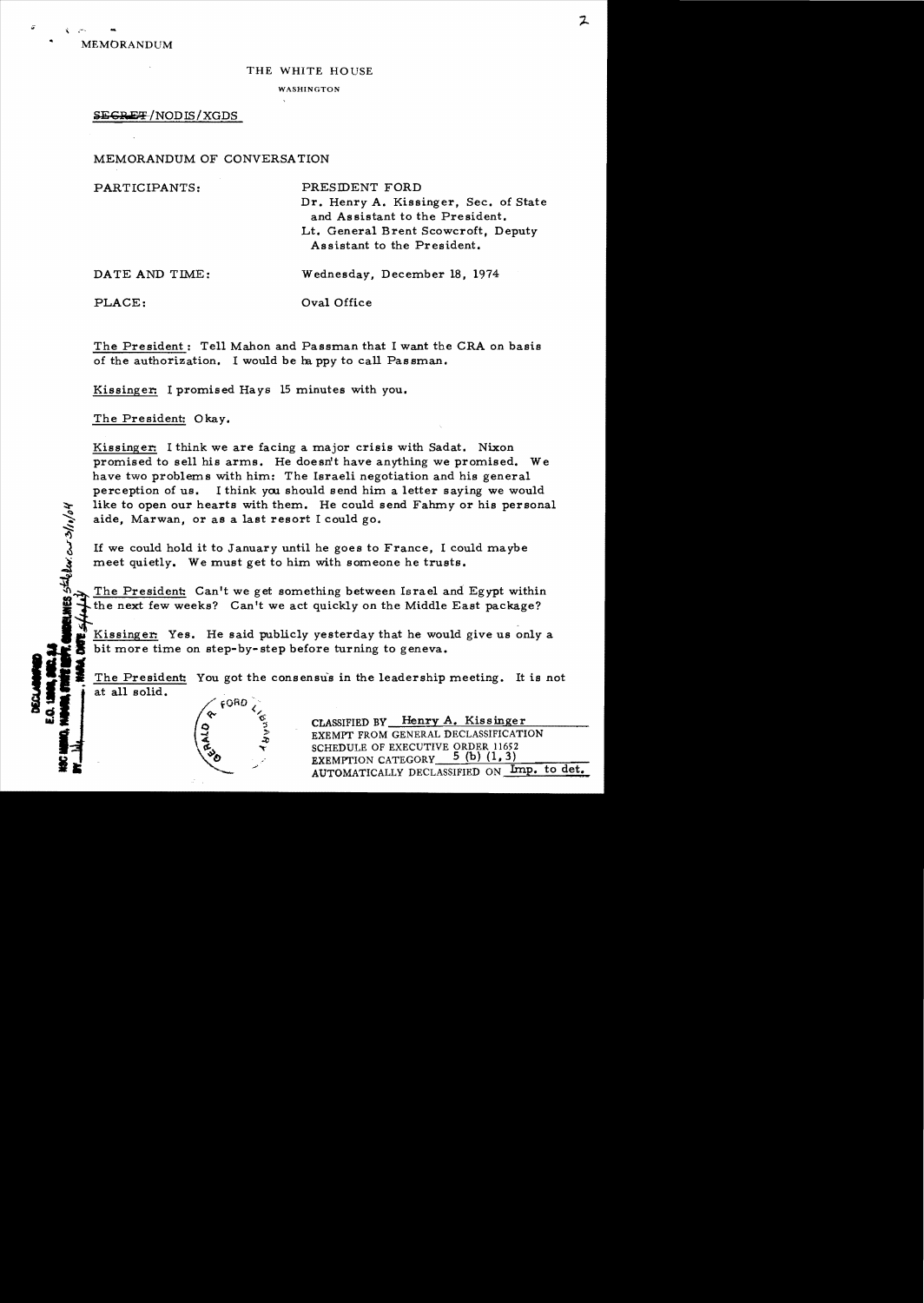# S<del>ECRET</del> / NODIS / XGDS

Kissinger: I will talk to Dinitz today. Tomorrow we talk with Golda, and you tal k to her at the end alone. If it blows up and gets to a war, you can't guarantee American support. Their constant nitpicking has brought us to the edge of disaster. You don't want to say this officially, but she should tell the leaders.

Six months ago the U. S. was a dominant figure in the Middle East, and a visit by me would quiet things. It's not so now. This stuff about cooperation with the Soviet Union -- They insist on the '67 borders. If you are willing to do that, there is no reason to do it with the Soviet Union.

We have got to tell Israel we need their maximum position. I am not sure the Israeli-Egyptian negotiation will succeed. Sadat seems to be posturing himself.

There are two alternatives: Let Geneva fail and at the blow up impose a settlement that is close to the 67 borders. The other way is to do it without provocation, but that will be tougher.

The President: Frances Knight wants to ext end. I think we should stick with the rules. What do you think?

Kissinger: Whatever would be helpful to you. I will order it.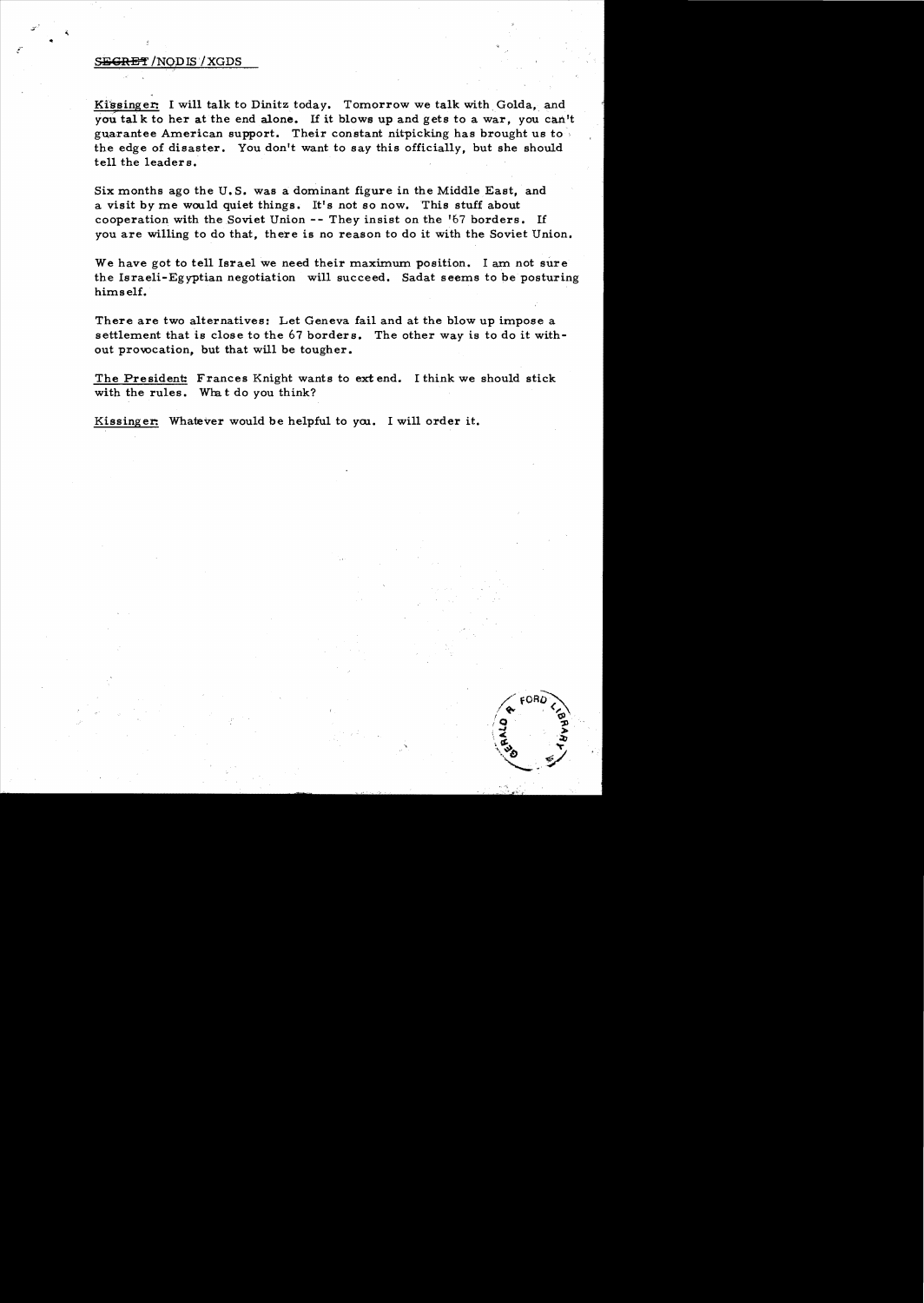$M/K$  If Dec 74 P Till Mahm (Passument CCRA on Simul Hage 15 min av Jeg St elle Jetink au parin a muja crisis av Caluti Alson promised have arres. He dolen't have anything we promite are have a proba as (him : I megot chio just perception of us. I truck you should send him a litter daying we would like to gen our hearts w/ them. He could send Fahry Munuar or as last result deautel go. If we could hold it the fame til he goes to Fe Scarl mayton west prosty! Ose most get to him cut P Cont cre get soutching let IEE afin mot furcouse. Cant are act granchly on ME parkage K Yes, An sond purblaid, expetending her would give us any as a bit more thin on stry by sty what terring to Contras P You got - consumers inc budlestip with St not et all Indid. K 2 will toth to Direct Today. Tomarour we talk wil Cercile 6 you take at end done. If belows up & gets a com, you coul generates Of sypax This motart intjuich has harged vo to idye of cheathe. Han don't comt to say this spicewhy, but we are the should att the Readers. Six mouts ago - US was dominant figure si NSC MEMO, ITANIO, STATE DEPT. GUIDELINES State live as 3/10/04<br>BY Long

ستبري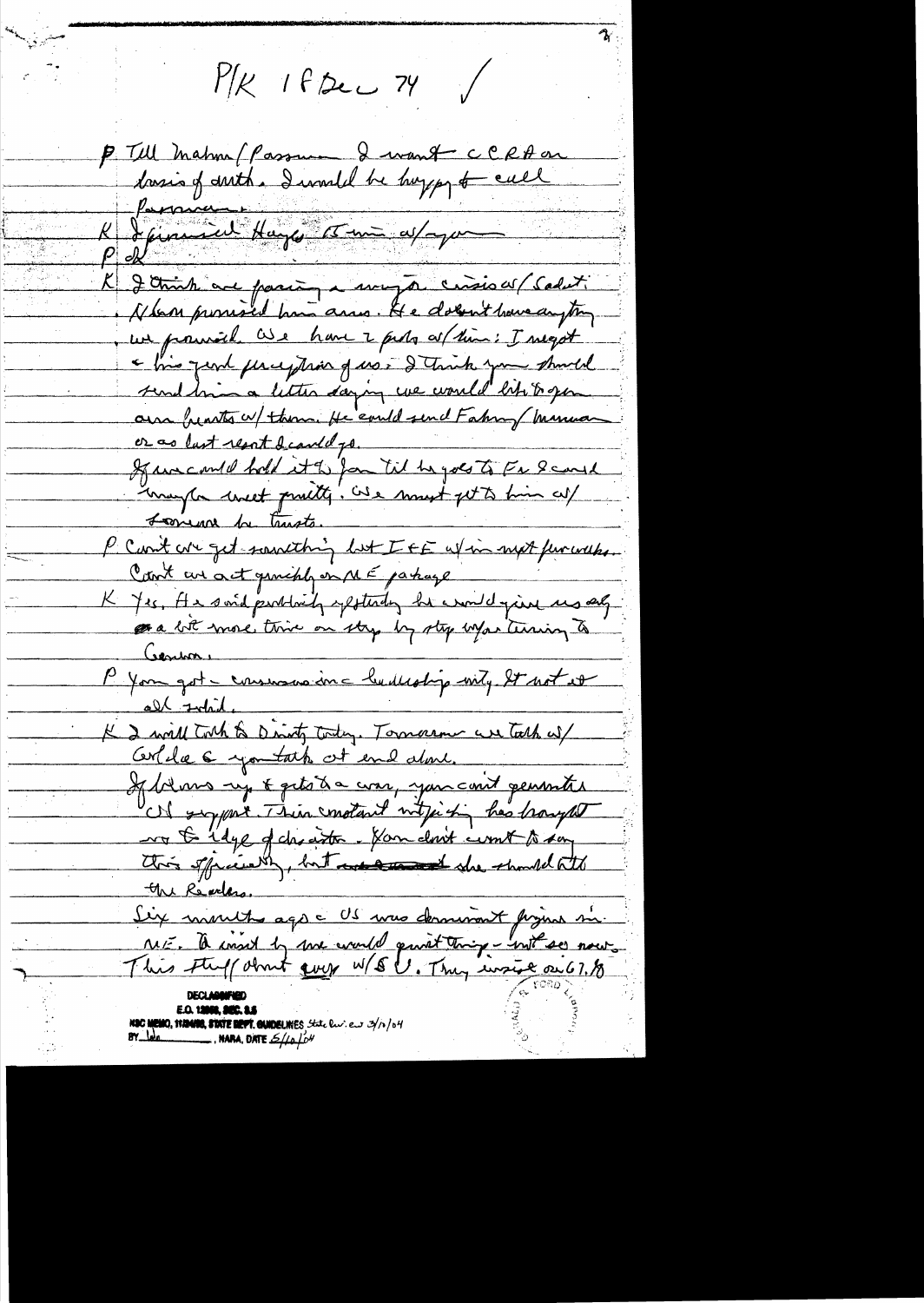Jan Leaderoly + Trade Bird both memorialors, Chek al (Harry Rosmswing fang somdel in Jurish Figher you within it do that, that is he reason to lost  $W/c$   $SO$ , We got to the I we went this map postion. I wat sure  $T - E$  are get will succeed the Salit cem to be protrie humany. Twoalt ge let Cerma lors + at blow un mysel sittlement charge 67 hours Oth way is to do it W/o provocation but that tonghose P Frances Rught wounts to Xtend. I think are should attach up a cautes. What do you think K cohatron would be helpful to you to Swin order it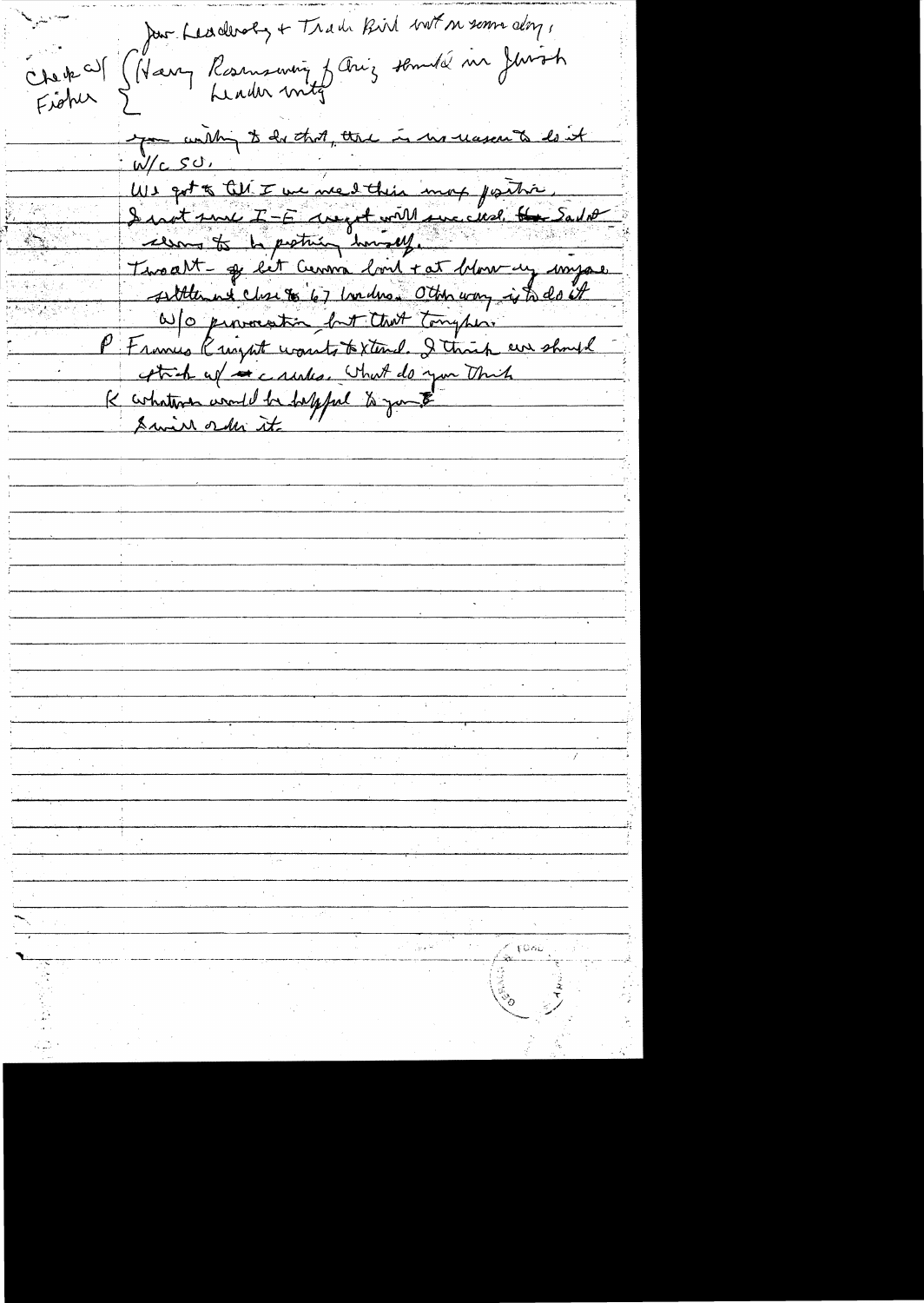But of 25 mil for Point a - corrie Servits will  $(V^{\prime\prime}/K$  18 Ac K Mahan crossind that we mee book age Smots till.<br>Soudate par my le that un creat qui minor operant dependers cases les protectes Danity said Salat counts exemployed but to S S is Said un motion it tough & toging <u>tres.</u> Wayne Hay sind beganne of a spirit approximation I harmin I is insant for not taking what too Cara in a Summer Althought. If this ingot there up we should wave purity to on defficient very log part à command K Thay don't the its that wither, First rain would be George Bark brute by saying us should mike it not w/ CSU. That we was 67 bades. If we within to de Trat, un dont med to do it w/c S V. Sadot is possible of course us let brun por naturelants Rebert & now write Byz mily. n ya sheka Keep Codha 45 min - Zes min cosfaro + 15 alan. Sho with be very emotioned. L'ernissie Totel Rockspester c 3 inchesperante in Copy A au Zwe, Schles, + Lumin. **HOO MEMO, MANOS, STATE DEPT.** GUIDELINES , State least est  $\mathcal{D}/\mathcal{D}/\mathcal{D}'$ 

BY  $\frac{bda}{d}$ , NARA, DATE  $\frac{cf}{d}$